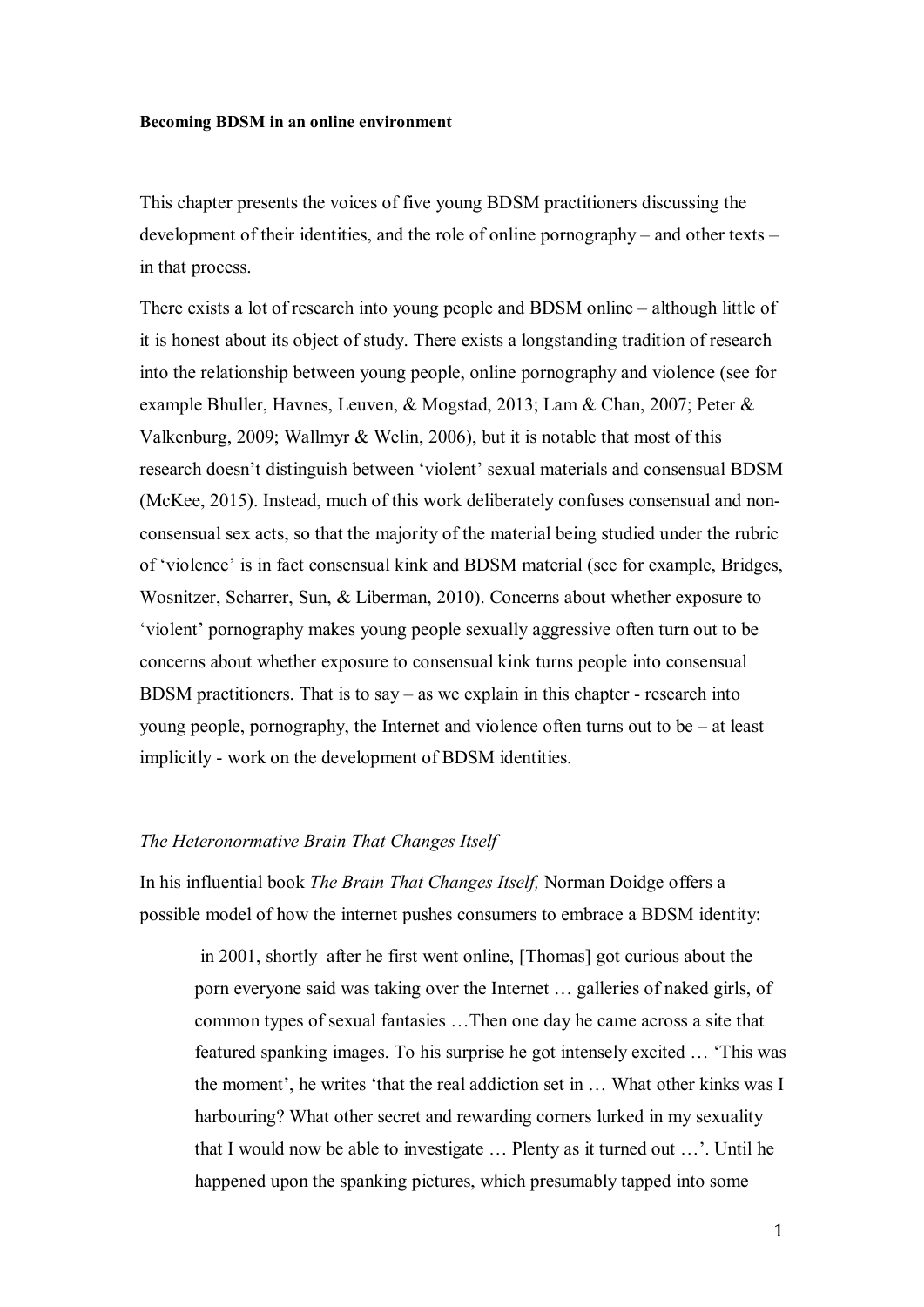childhood experience or fantasy about being punished, the images he saw interested him but didn't compel him [\(Doidge, 2007, pp. 109-110\)](#page-11-3)

Using terminology from neuroscience Doidge explains how he believes that everyone who encounters images of BDSM is at risk of being infected by this 'perversion' [\(Doidge, 2007, p. 102\)](#page-11-3):

the plastic influence of pornography on adults can also be profound, and those who use it have no sense of the extent to which their brains are reshaped by it … The content of what they [porn consumers] found exciting changed as the Web sites introduced themes and scripts that altered their brains without their awareness. Because plasticity is competitive, the brain maps for new, exciting [ie, BDSM] images increased at the expense of what had previously attracted them [\(Doidge, 2007, pp. 103,109\)](#page-11-3)

Doidge is not alone. The model of BDSM as caused by exposure to dangerous images underlies much academic writing about the dangers of pornography, often expressed through slippery-slope language of 'graduation' [\(Zillmann & Bryant, 1986, p. 574\)](#page-12-3) 'desensitization' (Seigfried- [Spellar & Rogers, 2013, p. 1997\)](#page-12-4) or 'escalation' [\(D'Orlando, 2011, p. 59\)](#page-11-4). People start looking at images of vanilla sexuality, these academics argue, but when they become bored with these (as they assuredly will, in this model), they respond not by switching off the Internet and going to do something more interesting instead but rather – inevitably, these researchers claim – by becoming interesting in more 'exciting' (to use Doidge's term) BDSM images.

It is worth stating explicitly that, despite the popularity of this model, there is no evidence to suggest that sexual identities – whether BDSM, vanilla, heterosexual or homosexual – are so plastic that they can be 'caught' from exposure to images. It is true that the research tradition exploring how people form BDSM identities is not so well developed as the literature on, for example, the development of gay and lesbian identities. There exists less of a tradition arguing over whether BDSM is natural or cultural [\(Kruse, 1985\)](#page-11-5), or the sophistication of arguments about whether such binaries are in themselves cultural constructions [\(Sedgewick, 1991, pp. 26-27\)](#page-12-5). This chapter does not engage with these considerations, although they are important. Rather, it presents some data from the perspective of young BDSM practitioners on their experiences of becoming BDSM, and the role of online media in that process. The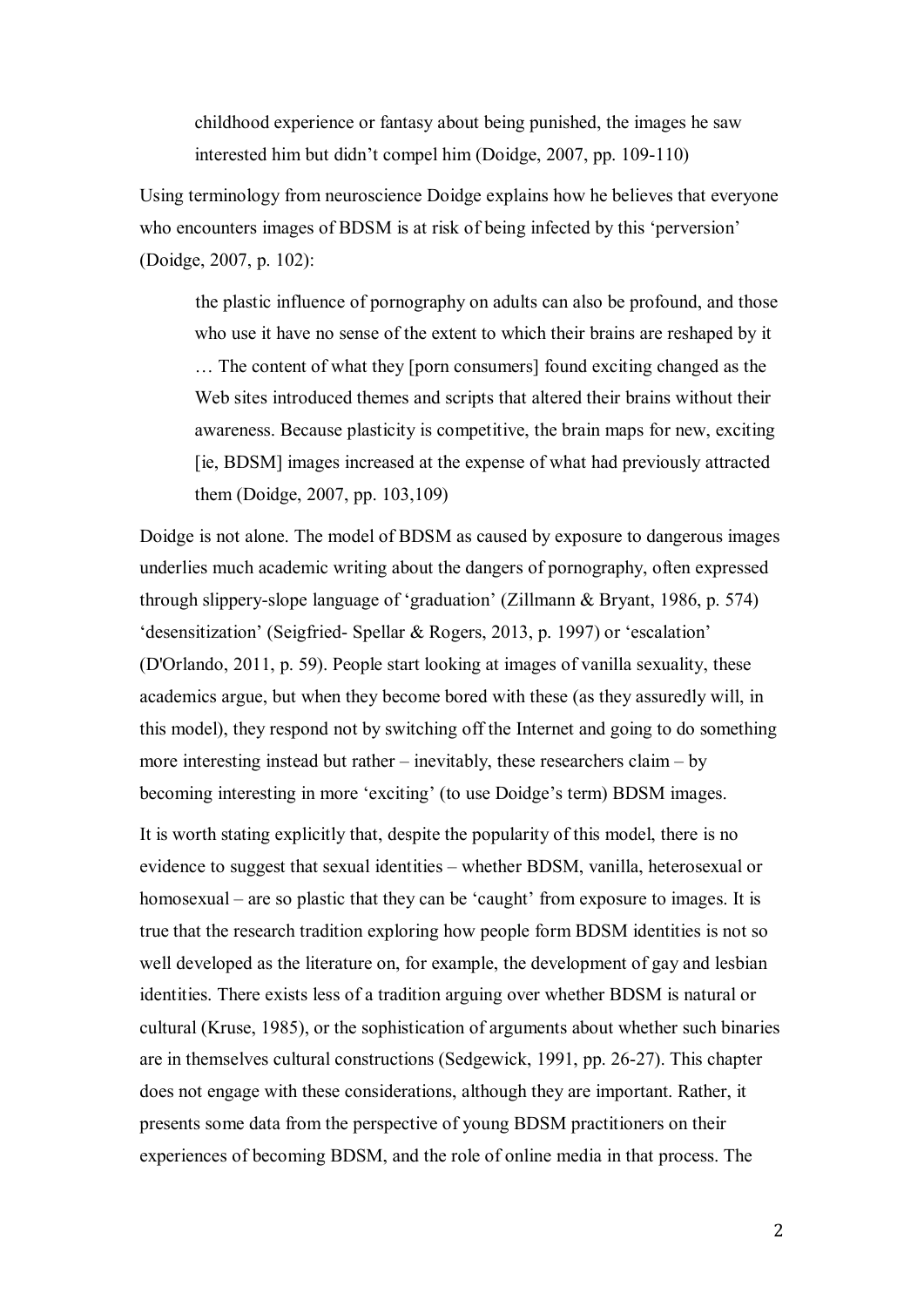chapter makes no claims about the nature or stability of BDSM, its root in nature or culture, or its status as an identity. But it does offer young people's insights into the role of online materials in the formation of their BDSM identities.

#### *Listening to young BDSM practitioners*

Five practitioners under the age of 30 were recruited in Brisbane, Australia – Participant 1 (female, age 26), Participant 3 (female, age 20), Participant 3 (female, age 21), Participant 4 (male, age 29) and Participant 5 (male, age 21). The group met for a **focus** group and individual follow up **interviews**.

In asking about the role specifically of online materials in the development of BDSM identities it is useful to know whether BDSM attractions predate the consumption of Internet content. We found it interesting that several of the participants recalled incidents from their childhoods that they see as part of their developing BDSM identities. These occurred before they encountered BDSM materials on the Internet. In some cases there were no immediately identifiable texts involved in the memories: Participant 1 talked about a powerful sex dream when she was four. She vividly recalled being tied up by a woman with a penis, who did things that 'felt naughty, but…felt so good at the same time'. Similarly, a recurring theme in Participant 3's childhood was an affinity for animal personas. Her biting, scratching and miaowing practices saw her suspended from school several times at the age of 10. She now identifies this as a part of her developing BDSM identity. Participant 4's key point in his sexual development did not occur until he was 14:

My first blow job was also my first orgasm and, was in front of 20 people. I was at a party and didn't understand the power of drinking vodka straight out of the bottle. (…) I've always had kinks from there, I started off with exhibitionism (…) I was 16 when I started swinging… (Participant 4)

In these memories we immediately see a very different account of the evolution of BDSM identity from that claimed by writers like Doidge. In these cases, even before exposure to explicitly BDSM identified texts, the participants were able to point to memories of an evolving identity. The memories also point to the complexity of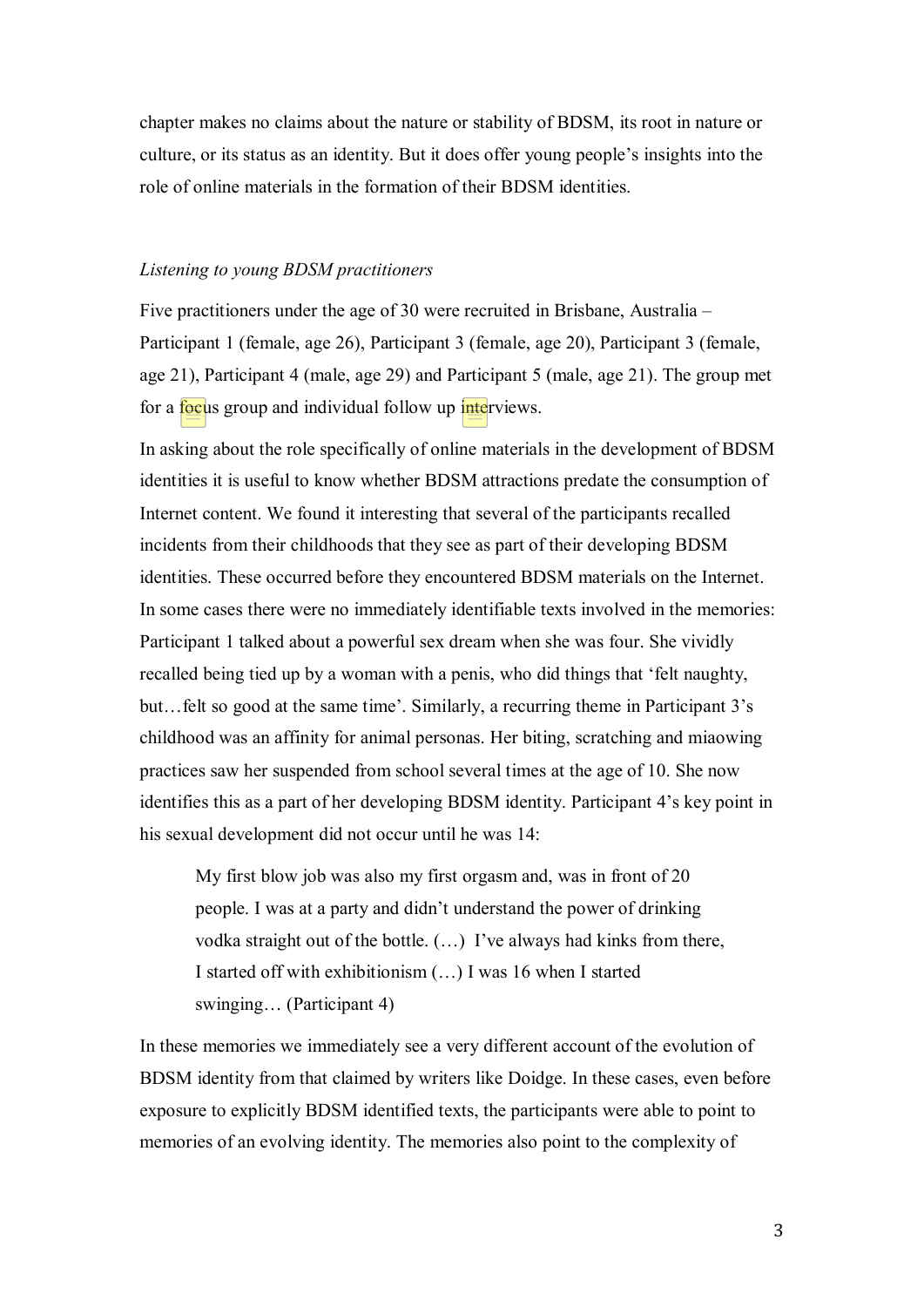BDSM identity – more sophisticated than just the "spanking" that Doidge identifies as a potential trigger for becoming BDSM.

For other participants early exposure to non-explicit materials about BDSM immediately resonated with them. Participant 2 remembered being approximately eight or nine years old, and watching a video at her grandmother's house. It was a children's movie that had been recorded from the television, so when she went to fast forward the advertisements, she accidentally pressed stop:

…and what was playing on the TV was an SBS special on Japanese rope bondage (…) I remember thinking about that for, years to come. That would always be at the [back] of my mind, going… 'What is this? What is that?', because I could see the bruising, and I could see the marks that these ropes were leaving on this girl, but she looked…so ecstatic…that it was fascinating to me. (Participant 2)

None of the participants identified any sexual abuse, and they expressed no regret for their actions or shame related to their key events.

At the time these incidents occurred the participants did not have BDSM identities, and did not understand these events in relation to BDSM. But in retrospect they claim them as part of their sexual development. For example, Participant 1 now recognizes the woman from her dream as transgendered. It was incidents such as these that inspired the participants to start to 'research' (as Participant 3 puts it) BDSM online as they grew older.

# *Seeking out material*

Participants 1, 2, 3 and 4 had key events in their lives prior to their online learning processes about BDSM. Participant 5's story is different in that he spoke about a significant event online when he was 13. He mentioned a pornographic banner advertisement that he saw while viewing a game site aimed at young males. He clicked the ad, which took him to a BDSM site that asked for a credit card number. The image on the page still resonates with him today: 'There were clothes pegs involved', he says. He still remembers this image; it was all he could access without a credit card. Participant 1 said she could relate to Participant 5's story of only having the one image to 'inspire' her, and that she understood the difficulty of being a minor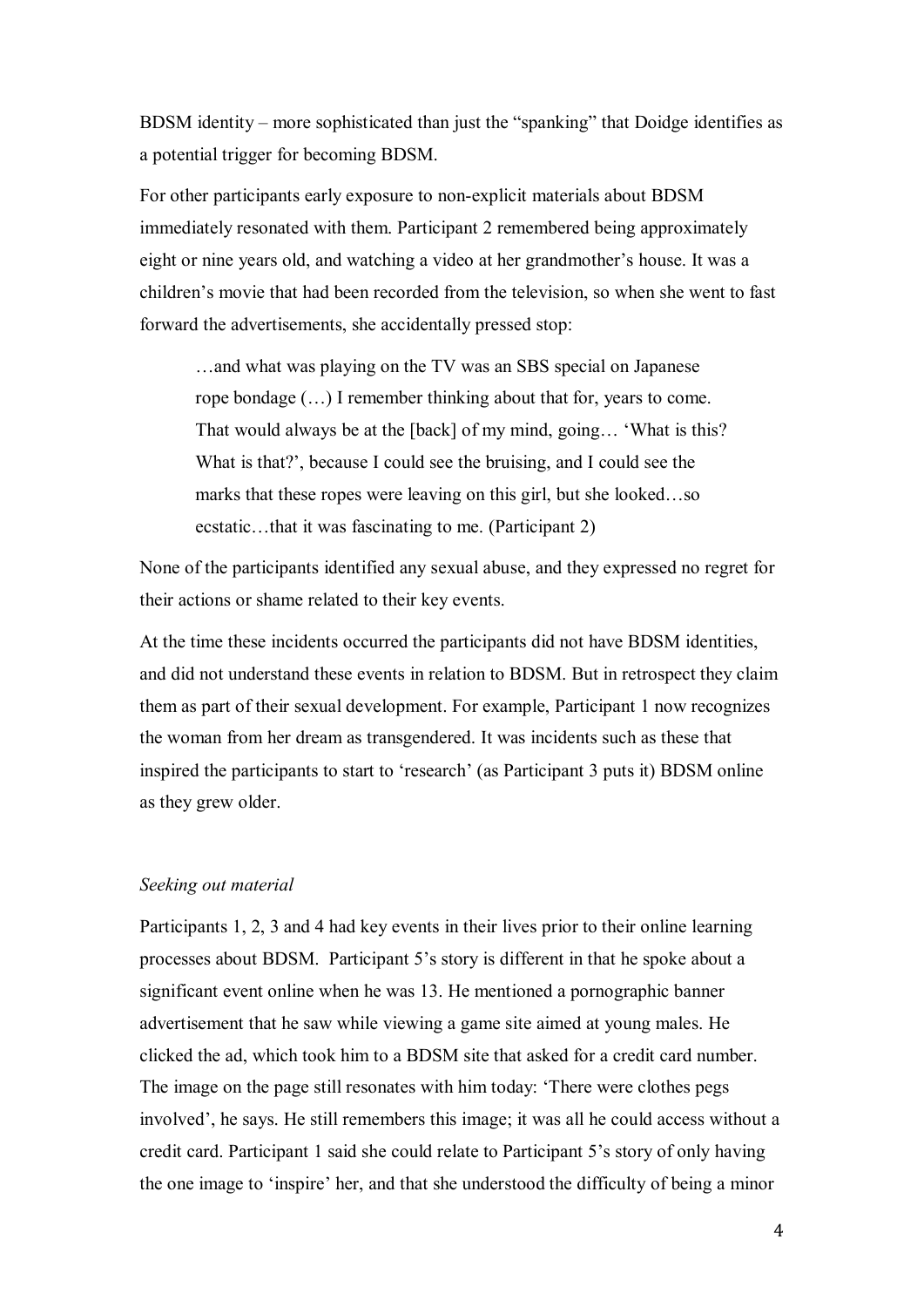(with no credit card) and having to rely on erotic images on the sign-in pages to fuel masturbatory fantasies.

However, as adolescents the participants had many ways of finding pornographic material. Participant 1's first sex search online occurred at age 12, after her parents left her to babysit her brother:

[imitating her parents] 'Now, you can go on the computer but don't do anything stupid like type in SEX into the search engine.' I hadn't even had the idea in my head until [my mum] said it ... I was just like '…I wonder what would happen?' (Participant 1)

Participant 1's first Google Images search for sex proved it to be an easy-to-obtain source of erotic imagery, and her age was not a problem in accessing this material. In Participant 5's follow up interview, he said that age restrictions on pornographic websites were 'pretty irrelevant', in particular highlighting the ease with which a 14 year old could tick 'Yes I am over 18' on the website's opening page. Participant 2 however had to go to a lot of effort to circumvent her high school's internet filter:

…I had to pay \$5 and my [snack] bar to… [another child], so he would fix my internet filter on my computer at school, so that I could access all of the naughty things that I wanted … Because his dad worked for the IT department in the school so he knew how to get around the little Internet filter (Participant 2)

Participant 2 didn't give her age at the time of this event, but she indicated that she didn't have access to a home computer until she was 14. Participant 2 wanted to access these 'naughty things' so badly that she was willing to do this in the only public places where she had internet access; the public library (where she hid her computer screen as she searched) and the high school.

In contrast to the idea that young people are accidentally finding pornography, the participants' stories emphasise their agency. They were choosing to access pornography to answer personal questions and to arouse themselves.

# *Building relationships online and offline*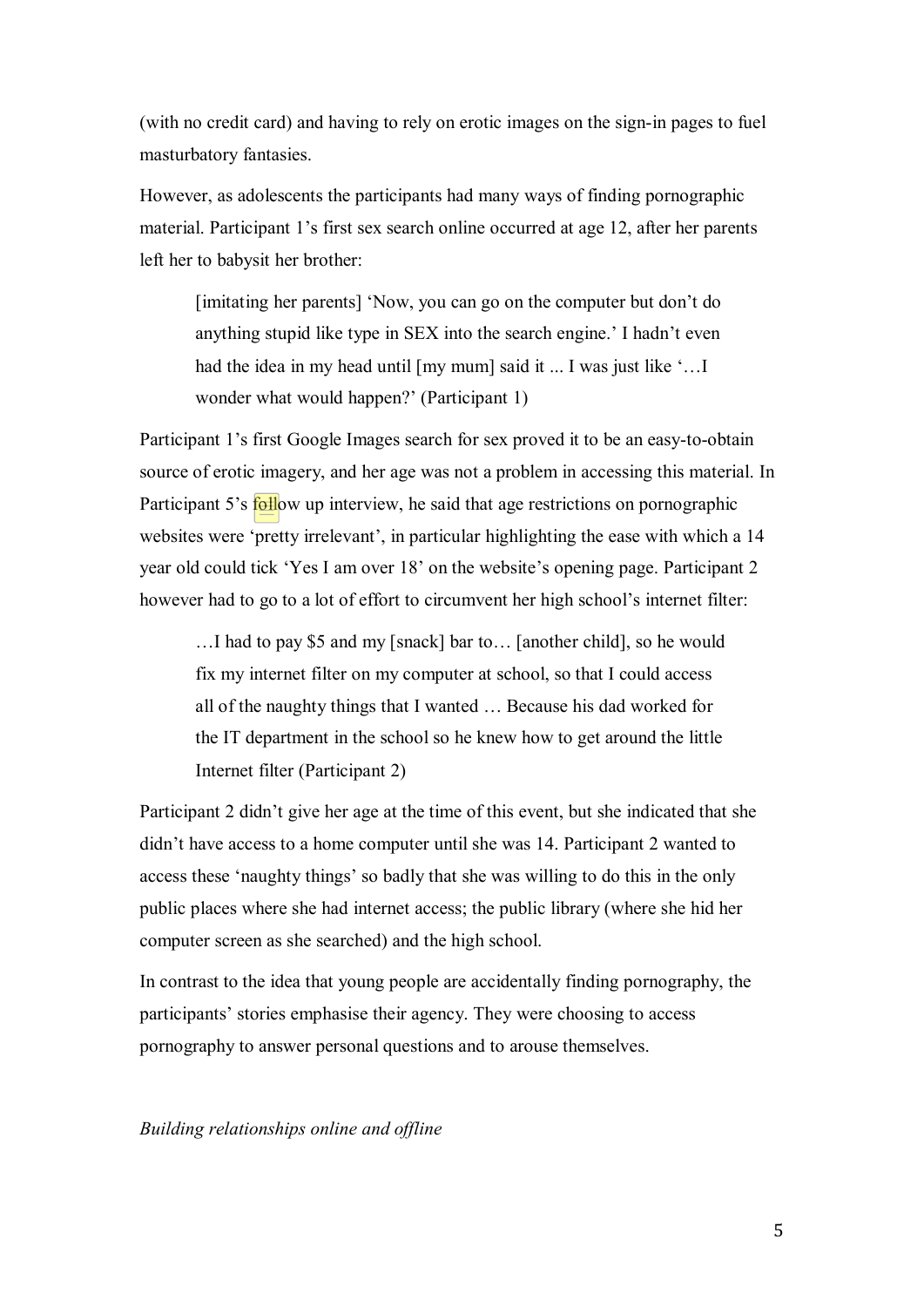The participants were not just looking for pornography online. Participant 4 'went through a phase where [he] thought cybersex was a great idea'. In retrospect he considers his actions as an adolescent as 'irresponsible' - although he thinks they did contribute to his sexual identity development. He was already participating in offline swingers events, but was having additional experiences online by roleplaying sexual scenarios with a range of different people. His choice to stop using the internet for cybersex came about as he grew older, and this transition coincides with his involvement in the Brisbane BDSM community. In addition, the new people coming into the local scene were closer to him in age than his previous connections in the scene.

Participant 3 also explored relationships and identities online. She met a person online when she was 14 and she recognised it as her first experience with learning the master-slave dynamic. This allowed her to test things that she had not had a chance to experience in the real world with someone who had the 'same sort of curiosities' as herself. Later, as an 18 year old she could finally practice BDSM in the bedroom with her then-boyfriend. What is apparent for both participants is that online resources played a part in the way they formed relationships with other people.

Participant 2 also explored her BDSM identity through online relationships. Like Participant 3 she was able to use the internet to test out  $'$ this whole other life'. She spoke of a profile she signed up for on VampireFreaks.com, a profile that was 'entirely based on who I wanted to be rather than who I was'. As a 13 year old on this Gothic themed website she could tell people that she liked handcuffs and power control, and not have to admit that she had never tried them. The quality she appreciated most from this group of people was the support, and the community's validation of her new identities was reinforcement of her desires. But she was disappointed at the lack of knowledge in this 'juvenile' community. This search for information led to her Alt.com, another place where she could be 'really honest' about what she wanted and who she wanted to be. When she was 17 a man in Sydney made contact with her through Alt.com. While she acknowledges that their relationship could have 'led to a very dangerous situation' (discussed below), she also saw the positives. Her social skills developed through the long-term interaction with this man, and importantly she began to accept that it was a real part of her personality, and something that she no longer wanted to keep as a 'dirty little secret'.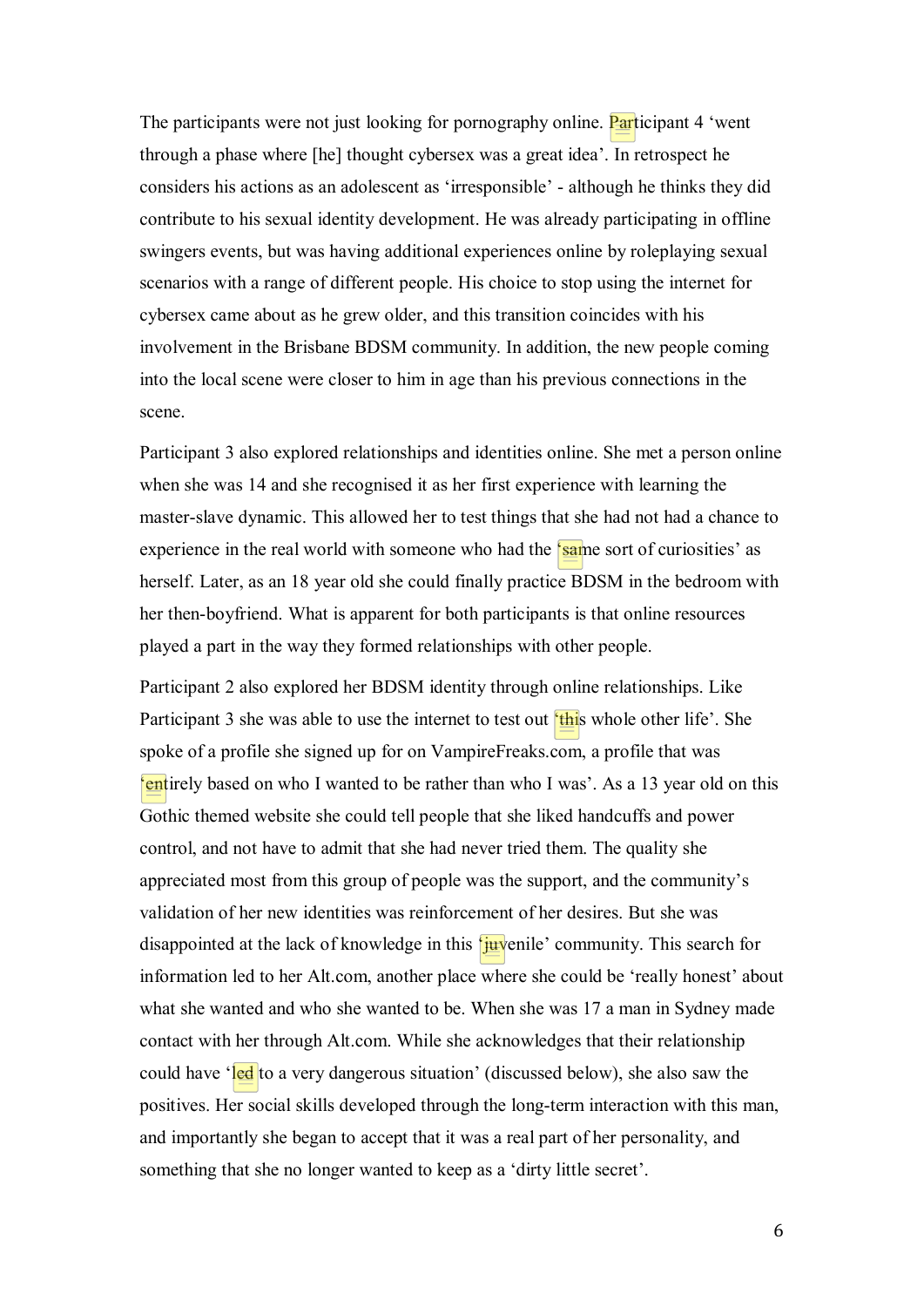For Participant 1, online support was important not so much for allowing her to discover her BDSM identity as for helping her to stay in the community. While serving as a submissive in an offline relationship, she was not allowed to voice an opinion on BDSM websites without the permission of her dominant. The pair shared a joint profile on Collarme.com, and Participant 1 asked for permission to start forming online friends. This request would prove beneficial when the relationship fell apart:

my only real experience with it had been this one person who was all kinds of messed up in the head … if I was just going to go off that then I would have written it off completely but, through the online friends that I'd made and counselling with them they've gone 'No, it's… like, he's the kooky and crazy one, not you, it's okay' (Participant 1)

Participant 5's lack of offline support was for different reasons. Growing up in a strict Catholic household, he wanted to know if he was a normal 13 year old for his kinky proclivities. Despite being straight like his peers, he still had no one to discuss his BDSM interests with in the offline world or test out BDSM relationships with. This all came when he turned 18. Participant 5 identifies himself as someone who likes to take what he's learnt online and apply it in the real world.

For these young BDSM practitioners, using BDSM pornography to achieve arousal was only one part of their use of online materials. Participant 5 and Participant 1 gained their first exposure to bondage and dominance fantasies online, and their preferences developed as they explored the available materials. Trying on different identities online proved useful to Participant 4, Participant 3 and Participant 2. This afforded them opportunities to simulate sexual practices, BDSM etiquette, and get closer to being the people that they wanted to become. Once Participant 2 and Participant 1 came closer to who they wanted to be, the online support networks they had formed for themselves proved essential to reaffirming their identity politics and beliefs. All of this would go on to shape their experiences online as they took the next steps towards being BDSM practitioners both on- and offline.

It is notable that even at a young age these BDSM practitioners had a sense that they were developing an identity that marked them out as different from their peers. Friends the same age were exploring the internet in the same way and being exposed to similar images – the banner ad involving clothes pegs was visible to anybody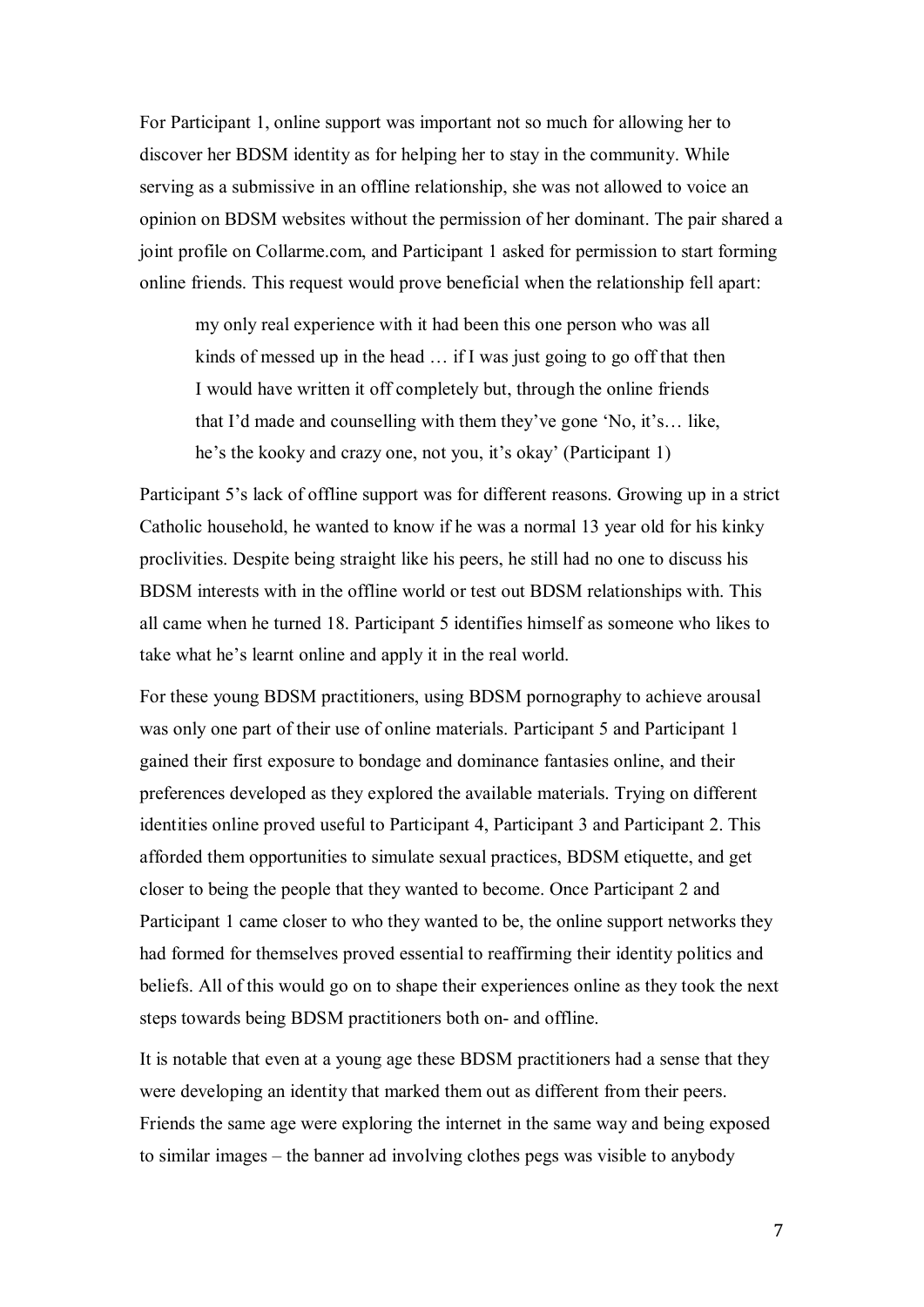clicking through to that site. But for these young people these images resonated in a particular way.

# *Using online resources today*

The participants in this study still regularly use online resources, but now for a different purpose. The online experiences we have discussed so far have been about the identity construction process, and started before the participants turned eighteen. Now as adults the internet continues to contribute to their identities. They talked collectively about getting into the offline scene in Brisbane. When asked how she coordinated her social calendar, Participant 2 noted that she regularly takes advantage of Fetlife's Facebook-style layout for events and connecting people. Whether it is munches (social events including food), play parties or other events, Participant 2 has a potential interest in up to thirty events on any given week. Of those, she usually chooses about three to attend. Participant 1 also enjoys the Fetlife social experience, referring to the discovery of Fetlife being akin to the opening of Pandora's box.

Participant 4's experience with the Brisbane scene 'before Fetlife' emphasises the importance of this online resource:

before Fetlife, [the] Brisbane scene was run out of Yahoo! Groups and to become a member of the Yahoo! Group you had to know somebody in the Yahoo! Group who would vouch for you and before you could go to a party, you had to know someone willing to vouch for you, and the only way to meet people was to go to the party (Participant 4)

In the interview, Participant 4 called himself an 'early adopter' of Fetlife, having signed up for a profile when the site first opened in 2008. He talked with pride and at length about how a Fetlife member can determine which number their membership carries. His own membership number is  $\frac{\text{im}}{\text{th}}$  the 2000 range', and he also has  $\frac{\text{th}}{\text{th}}$ dubious honour of owning Group #69' on the website.

The accounts from Participants1, 2 and 4 paint a picture of a BDSM scene that is more accessible than it used to be. It's also important to appreciate the different viewpoint that Participant 4 comes from. He faces the puzzling situation of still being a young BDSM practitioner, but being considered part of the old BDSM scene. He fought hard to find his identity in a scene that didn't support his choice to be a young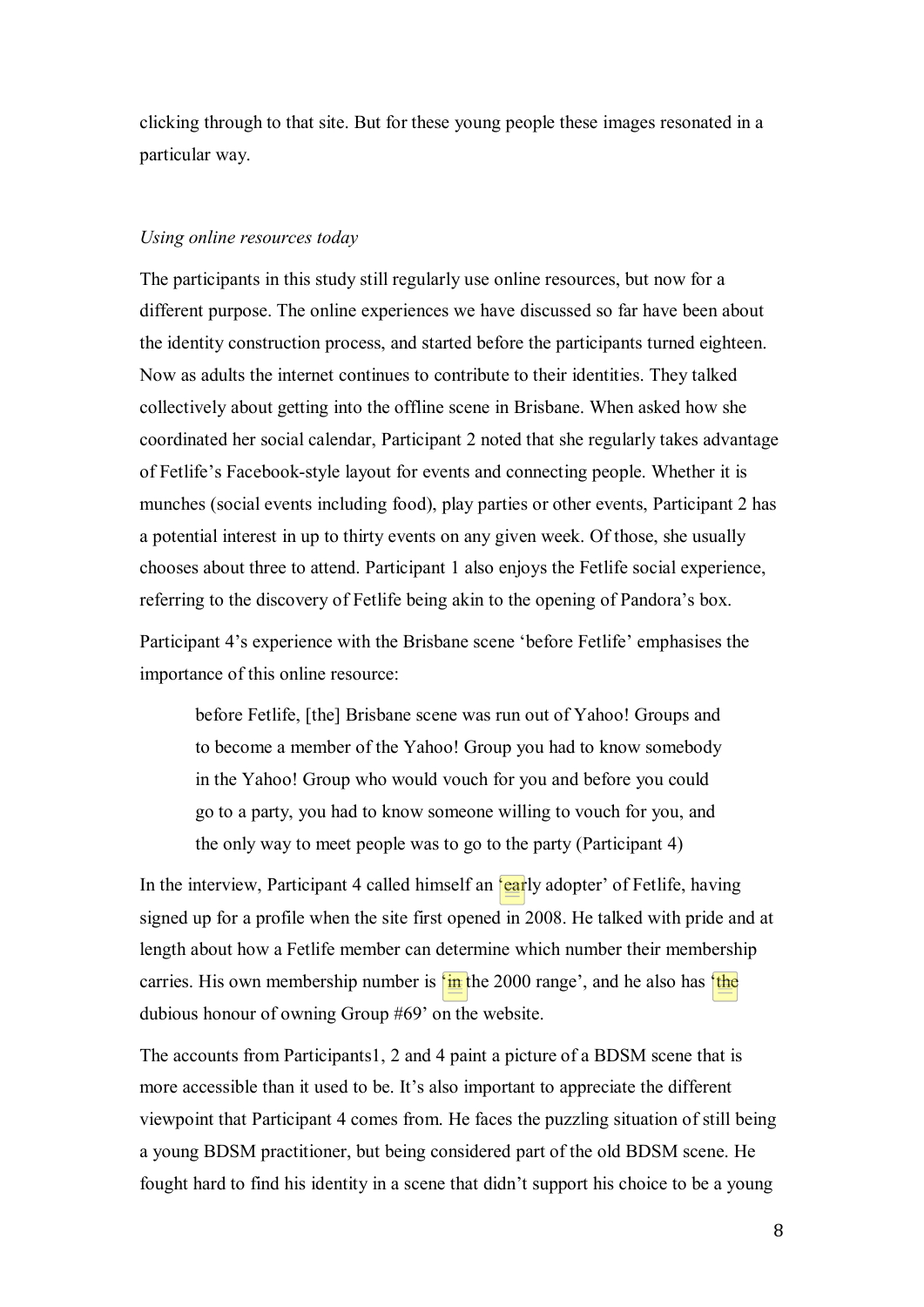dominant, and he is even  $\frac{1}{a}$  little jealous' of the young practitioners coming through in the last five years.

Online resources are still a major part of how young practitioners in Brisbane participate in the scene, and there is a blend of online and offline interaction. This merging of the two spheres is also prominent in issues of safety.

# *Safety first*

Safety is paramount in BDSM practice [\(Langdridge & Barker, 2007\)](#page-12-6), and this raises important issues in relation to the use of online resources by young BDSM practitioners. When it comes to BDSM safety online there are two elements: physical safety when practicing BDSM related techniques, and personal safety when choosing who to meet offline. Trust is key in both of these elements. Lack of supervision or experience has led to a number of deaths in the BDSM community, most commonly in the case of autoerotic asphyxiates [\(Downing, 2007\)](#page-11-6). The issue of trust and safety came up in the discussion when Participant 5 said that 'the anonymity [of the Internet] works two ways'; in that 'it's a great way of putting yourself forward' but the predators and the 'creeps' can also come out. Participant 4's response to this covers the importance of trust between play partners and some of the safety issues of the internet:

If you're at a rock climbing club and somebody introduces themselves and says that they're a rock climbing instructor and gives you a whole bunch of advice … [but] if they don't know what they're talking about you're going to fall and die. And most people aren't quite that irresponsible. In BDSM lots of people think that because they watched some porn, or been on Second Life, that they're perfectly qualified to give you rock climbing advice … (Participant 4)

Misrepresentation of expertise is a recognized problem online [\(Morpheous, 2008, p.](#page-12-7)  [52\)](#page-12-7). Participant 4's rock climbing analogy is a confirmation of this problem in the Brisbane BDSM scene. Participant 2 knows first-hand that there are people online who can take advantage of the young and vulnerable. The man she met on Alt.com was an example of this kind of person, and even as a 17 year old she realized that it was a dangerous situation. In the end, it was her self-preservation mechanism that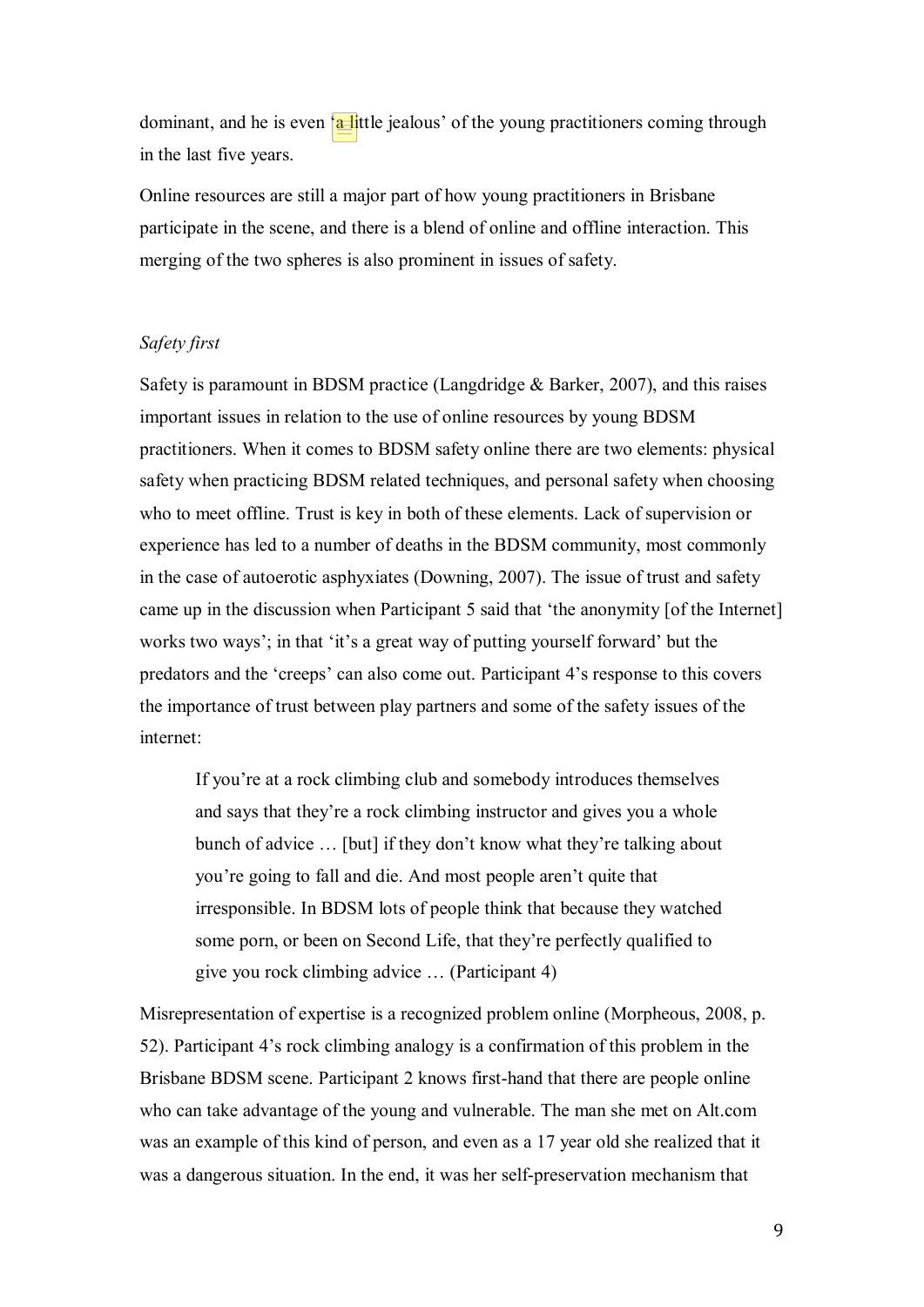prevented her from flying to meet the man in Sydney. Participant 3 also admitted that as a 15 year old, she knew very little about the truth of her online chat partner.

Having said this, all of the female participants said that they have created their own safety filters as part of developing their sexual identities. For some this is their own judgement. For others, as in Participant 1's case, it is 'good close friends' that she relies on to serve as her 'safety filter'. Both Participant 1 and Participant 2 refuse to give out contact information on the BDSM social networking sites, but are happy to meet people at public fetish parties such as Hellfire. Participant 3 suggested that in developing their safety filters Fetlife's social networking structure has played an important role. There is a strong reliance on a 'six degrees' style approach to trusting people online. Knowing someone who can vouch for you makes you more appealing to practitioners such as Participants 1, 2 and 3. This recalls Participant 4's comments about old Yahoo! Groups for BDSM in Brisbane where you had to know someone personally to be invited. This is similar to offline groups such as Club Libertine

# *Conclusion*

The dominant model in academic research for thinking about the relationship between young people and online BDSM materials is the slippery slope argument, powerfully articulated by Zillmann and given new life for the Internet by writers like Doidge. In this model, young people who might otherwise happily repress their perversions are contaminated by visual materials and become BDSM – at least for as long as those materials are available to them. Such approaches display little interest in the experiences or arguments of BDSM practitioners – indeed, writers such as Doidge explicitly argue that we should not listen to such practitioners, whose very happiness with their identity proves their 'perversion'.

This chapter takes a different approach. As we comment above, researchers have noted that young members of minority sexual groups grow up in cultures where they are unlikely to receive supportive or accurate information about their sexual identities from parents, schools or the mainstream media, and that for such youth the internet can play an important role in providing materials for identity formation. This study suggests that the same is true for young BDSM practitioners. Several of the participants in this study recalled feeling in childhood that they were different, and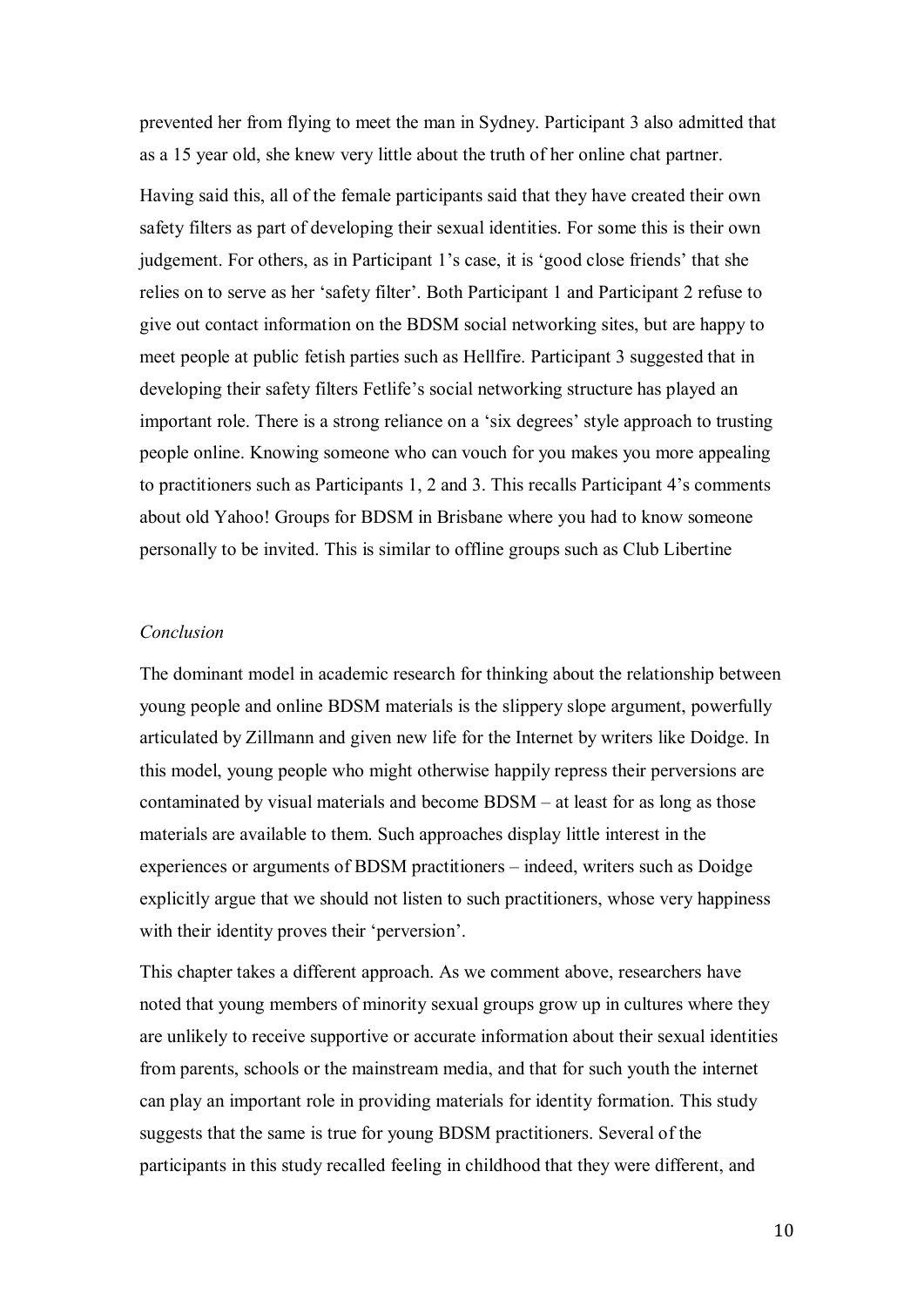described actively seeking out material to help them make sense of that difference. There was agreement across participants that online materials were an important part of this process. The uses made of online materials by LGBTQ youth identified by previous researchers were all mentioned by participants in this research – gathering information, validating their identities, participating in communities and forming relationships. In addition these participants identified a further use of online materials which specifically relates to BDSM identities – the promotion of safety. The participants stated that taking up a healthy BDSM identity involves learning to understand the risks involved and appropriate strategies to manage them. Online materials were identified as an important part of this process.

An interest in becoming BDSM need not accept a nature/nurture binary. It need not argue that young people are already genetically predetermined to become BDSM. The evidence provided in this chapter does make clear that the young people who embraced a BDSM identity did so with a clear sense of agency that is missing from the voices of the sad young men reported second-hand by writers like Doidge, who feel powerless in the grip of Internet pornography and are so grateful to be rescued by him from its clutches. The participants in this study have used cultural resources – both offline and online – to build for themselves identities, relationships and safe communities which remain an important and satisfying part of their lives.

In this chapter we have not proposed a mechanism for becoming BDSM. This is not only because a sample size of five young people is not suitable for making such claims. More than this, we accept the arguments of researchers like Kath Albury that teleological accounts of how one takes up a settled sexual identity do not well serve BDSM [\(Albury, 2015\)](#page-11-7). The scope of this chapter is more modest – to carve out some space for BDSM identities away from the model of BDSM as the necessary endpoint of viewing pornography, and to return some sense of agency to young people who enjoy consensual BDSM practice.

4265 words plus reference list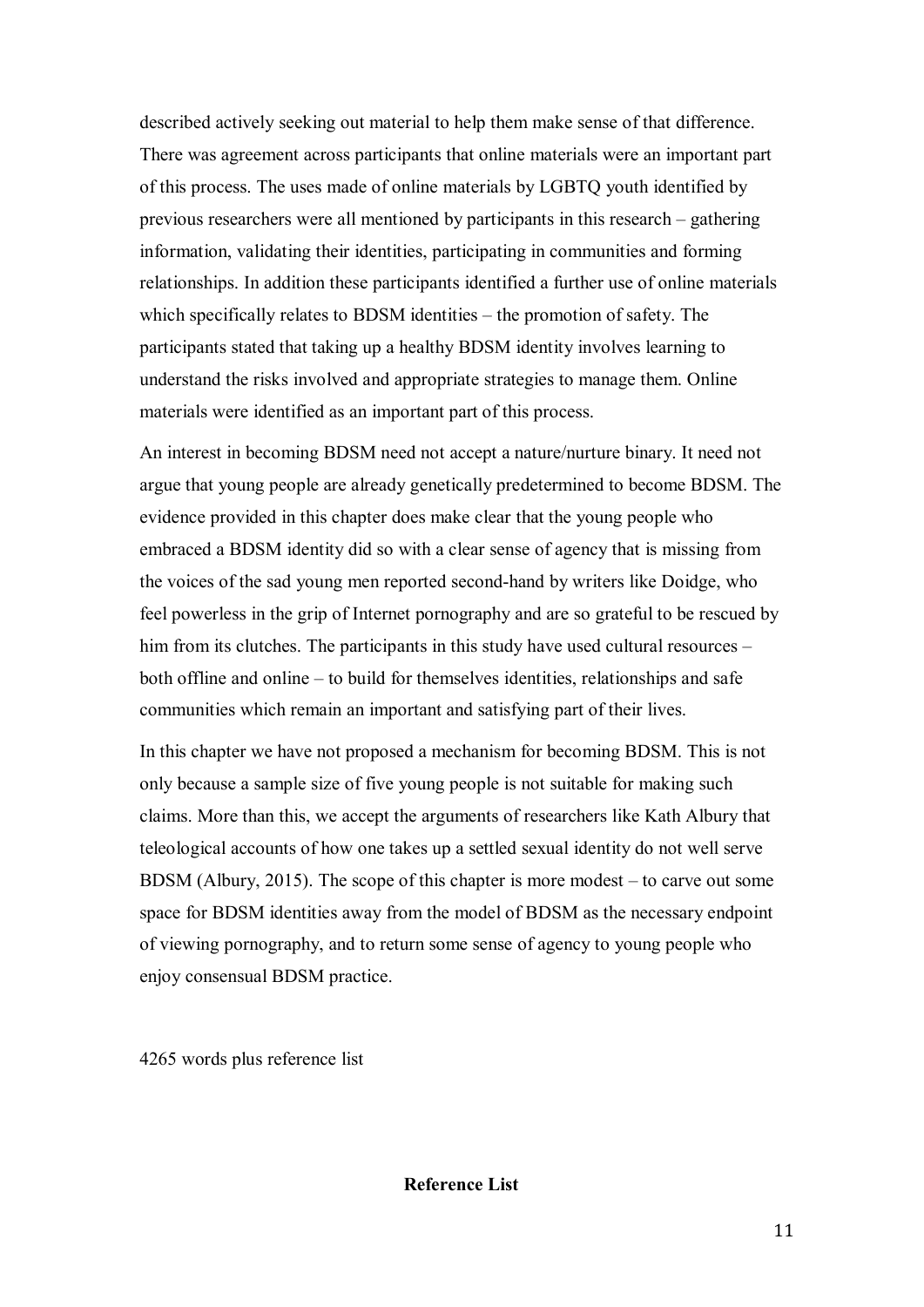- <span id="page-11-7"></span>Albury, K. (2015). Identity plus? Bi-curiosity, sexual adventurism and the boundaries of "straight" sexual practices and identities. *Sexualities, 18*(5-6), 649-664. doi: 10.1177/1363460714561672
- <span id="page-11-0"></span>Bhuller, M., Havnes, T., Leuven, E., & Mogstad, M. (2013). Broadband internet: an information superhighway to sex crime? *The review of economic studies, 80*(4), 1237-1266.
- <span id="page-11-2"></span>Bridges, A. J., Wosnitzer, R., Scharrer, E., Sun, C., & Liberman, R. (2010). Aggression and Sexual Behavior in Best-Selling Pornography Videos: A Content Analysis Update. *Violence Against Women, 16*(10), 1065-1085. doi: 10.1177/1077801210382866
- <span id="page-11-4"></span>D'Orlando, F. (2011). The demand for pornography. *Journal of Happiness Studies, 12*(1), 51-75.
- <span id="page-11-3"></span>Doidge, N. (2007). *The Brain That Changes Itself: stories of personal triumph from the frontiers of brain science*. New York: Viking
- <span id="page-11-6"></span>Downing, L. (2007). Beyond safety: Erotic asphyxiation and the limits of SM discourse. In D. Langdridge & M. Barker (Eds.), *Safe, Sane and Consensual: Contemporary Perspectives on Sadomasochism* (pp. 119-132). Hampshire: Palgrave Macmillan.
- <span id="page-11-5"></span>Kruse, M. (1985). Nature/nurture. *Journal of Homosexuality, 10*(3-4), 141-152. doi: DOI: 10.1300/J082v10n03\_17
- <span id="page-11-1"></span>Lam, C. B., & Chan, D., K-S. (2007). The use of cyberpornography by young men in Hong Kong: some psychological correlates. *Archives of Sexual Behavior, 36*(4), 588-598. doi: 10.1007/s10508-006-9124-5